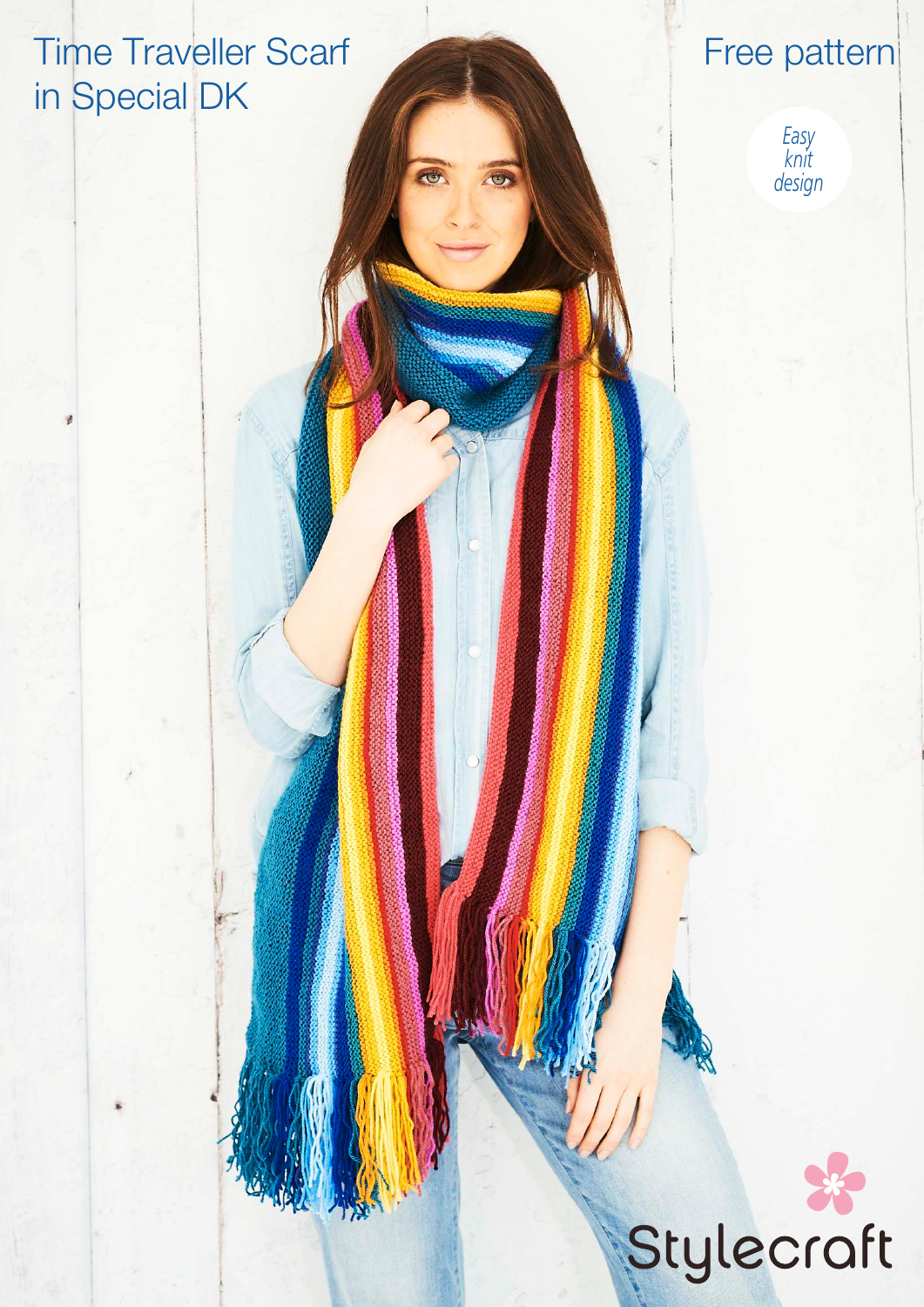## **Knitted Time Travellers Scarf in Special DK**

## **MEASUREMENTS**

| Scarf           | cm | $200cm \times 30cm$                             |
|-----------------|----|-------------------------------------------------|
| <b>One Size</b> |    | $78\frac{3}{4}$ in $\times$ 11 $\frac{3}{4}$ in |

#### **YOU WILL NEED**

| <b>Scarf</b><br>Special DK 100g Balls           | 1 Ball of each of the following colours<br>Petrol 1708, Royal 1117, Lobelia 1825, Aster 1003, Cloud<br>Blue 1019, Teal 1062, Gold 1709, Mustard 1823, Citron<br>1263, Spice 1711, Lipstick 1246, Raspberry 1023, Magenta<br>1084, Burgundy 1035 & Pomegranate 1083. |  |  |
|-------------------------------------------------|---------------------------------------------------------------------------------------------------------------------------------------------------------------------------------------------------------------------------------------------------------------------|--|--|
| <b>Alternative Yarns</b>                        | Life DK & Bellissima DK, If using an alternative yarn, please<br>check the meterage as the number of balls needed may<br>vary.                                                                                                                                      |  |  |
| 1 pair 4mm (UK8-USA6) circular knitting needle. |                                                                                                                                                                                                                                                                     |  |  |

### **ABBREVIATIONS**

| $cm$ centimetre(s) | in $inch(es)$ | $mm$ millimetre(s) | $st(s)$ stitch(es) |
|--------------------|---------------|--------------------|--------------------|
| g grammes          | <b>k</b> knit |                    |                    |

The yarn amounts stated are based on average requirements and are therefore approximate.

**TENSION** 20 sts and 39 rows to 10 cm, 4 in, over garter stitch on 4mm needles or the size required to give the correct tension.

**It is essential to work to the stated tension to ensure the correct size of garment and you should always knit a tension square.** 

If there are less sts and rows to 10cm, 4in, change to finer needles if there are more sts and rows to 10cm, 4in, change to larger needles.

Although every effort has been made to ensure that instructions are correct, Stylecraft cannot accept any liabilities.

#### **Stylecraft cannot accept responsibility for the result of using any other yarn.**

Owing to photography and printing restrictions the colour reproduction is matched as closely as possible to the yarn.

#### Using 4mm circular needle and Petrol, cast on 400 sts. The scarf is worked flat and in rows using a circular needle due to the large number of sts.

#### **Row 1:** Knit.

**Scarf** 

Continue to Knit every row changing colour in the following sequence:

Petrol – 31 rows Royal - 6 rows Petrol – 4 rows Lobelia – 2 rows Aster – 4 rows Cloud Blue – 6 rows Aster – 4 rows Lobelia – 2 rows Royal – 6 rows Petrol – 2 rows Teal – 4 rows Gold – 2 rows Mustard  $-4$  rows Citron - 4 rows Mustard – 4 Rows Spice – 2 rows Lipstick – 2 rows Raspberry – 6 rows Magenta  $-4$  rows Burgundy – 10 rows Pomegranate – 6 rows.

Cast off all stitches loosely.

#### **TO MAKE UP**

Cut 20cm lengths of yarn and using photograph as a guide, knot through fabric in groups of 6, changing colour of each tassel to match the colour of stripe at regular intervals along cast-on and cast-off edges of scarf.

る

 $\overline{z}$ 



Spectrum Yarns, Spa Mill, New Street, Slaithwaite, HD7 5BB

www.stylecraft-yarns.co.uk facebook.com/stylecraftyarn twitter.com/stylecraftyarn

**WARNING – COPYRIGHT:** This publication is protected by the law of copyright and may not be reproduced or copied either by photocopying or in any other way. It is sold on the condition that it is only used for non-commercial purposes. All other rights are expressly reserved by Stylecraft.

 $\frac{8}{2}$ 1 2| 3| 4| 5| 6| 7| 8| 9| 10| 11 | 12| 13| 14| 15| 16| 17| 18| 19| 20| 21| 22| 23| 24| 25| 25| 27| 28 27 8 85  $\overline{a}$  $\overline{\mathbb{S}}$  $\Omega$  $\overline{\Omega}$ g  $\overline{6}$  $\frac{8}{1}$  $\overline{6}$ ഥ  $\overline{4}$ ဗ္  $\overline{2}$  $\epsilon$  $\overline{10}$  $\overline{\mathbf{c}}$ CM